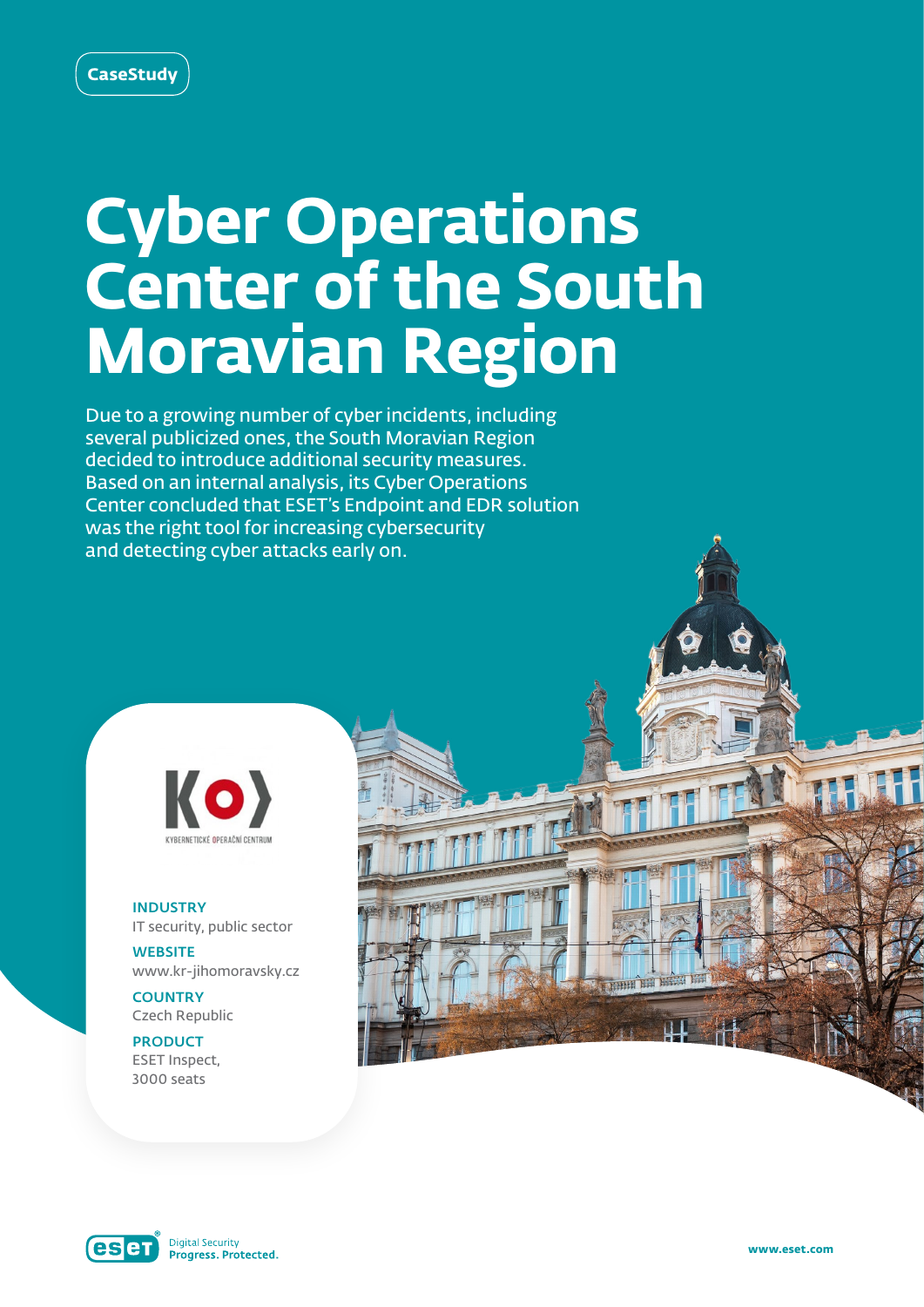# **CaseStudy | Cyber Operations Center of the South Moravian Region**

### **THE CUSTOMER**

The Cyber Operations Center (KOC) is a department integrated within the Director's Office of the South Moravian Region. Its task is to centrally monitor and evaluate possible cybersecurity threats in the regional office networks and affiliated contributory organizations. This brings several advantages to the South Moravian Region and the organizations, thanks to allocated professionals dealing with security threats across the network, information sharing among these entities and implementing effective measures in the shortest possible time. The Cyber Operations Center is the first to successfully implement a project of this kind at the regional level.



# **THE CHALLENGE**

The main challenge could be summed up by the words *"you can't control and can't fight what you don't see,"* says Aleš Staněk, Head of the KOC department.

KOC needed data sources providing detailed information on the behavior of computers and servers in the individual organizations. The end stations and servers were another vital element of this security puzzle. At the same time, the administration of the antivirus solution had to remain in the hands of the organizations, and the EDR solution couldn't intervene with the existing operations in any way.

*"It wasn't just about collecting information. We needed to have the ability to respond to security incidents actively. This was another key requirement for the needed EDR solution."* adds Staněk.



# **THE SOLUTION**

ESET Inspect provides KOC with additional data needed for the work of security analysts. KOC then evaluates it in the SIEM tool in the context of information from other sources (operating system, firewall, network probe, etc.). *"Thanks to the data from ESET Inspect, we know almost immediately about the security incident, and we can react to it promptly,"* explains Staněk. Thanks to the solution, KOC can take active steps in cooperation with the organizations to stop a potential infrastructure compromise, for example, by isolating the suspect computer from the network until the incident is investigated.